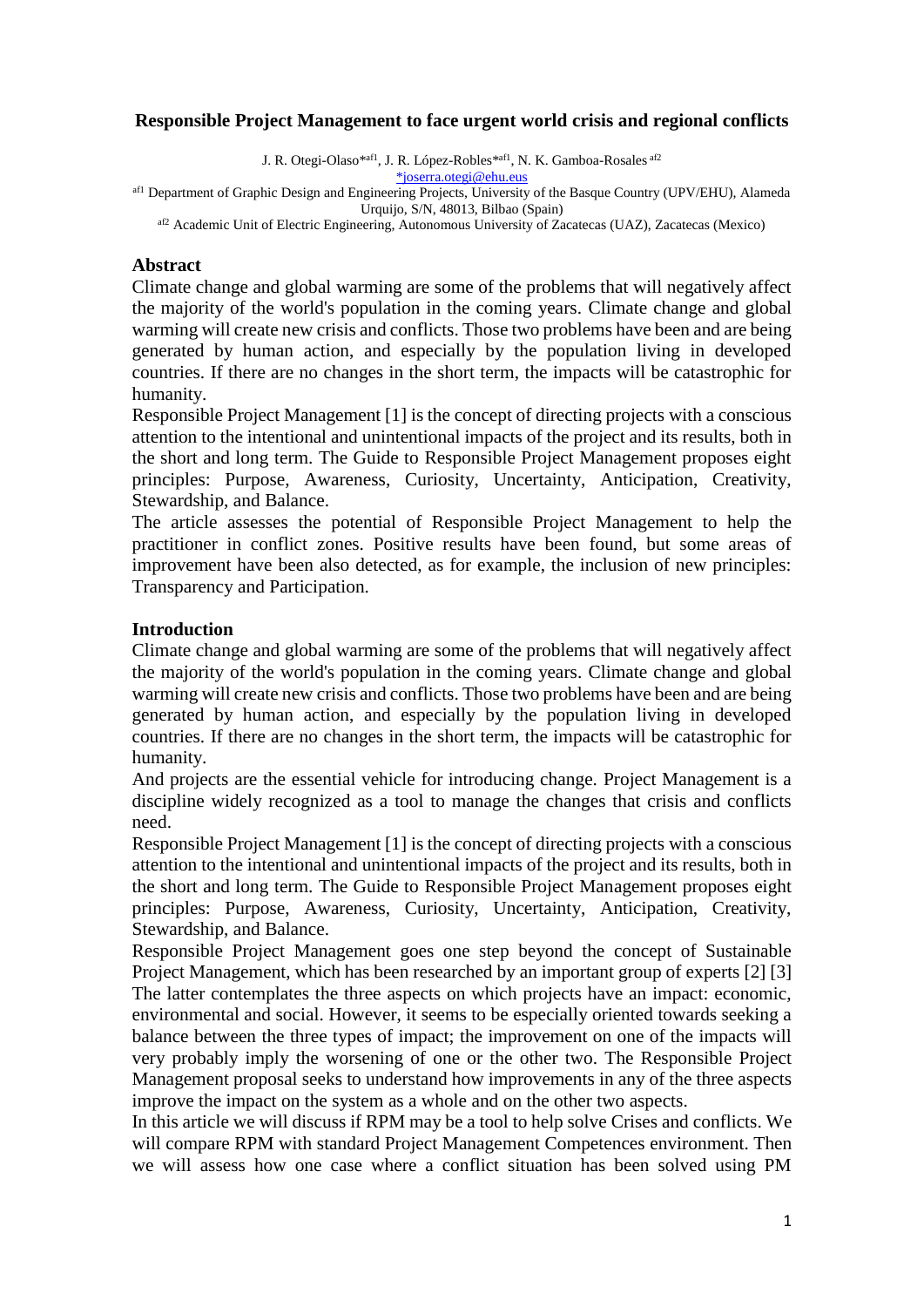competences, and will try to understand if RPM principles were used in the process of solving.

As a result we will be able to assess if a new model for Responsible Project Management is needed or if it is enough with the existing guidelines and methodologies.

## **Comparison with scientific literature. The map of terms of the Responsible Project Management**

The Responsible Project Management is evaluated and analysed using bibliometric techniques. Bibliometrics can be defined as a set of methods and tools for evaluating and analysing academic publication in order to explore its impact on a specific field and how it contributes to the progress of science in the main areas of research.

In this respect, the publications related to Responsible Project Management have been collected, analysed and arranged in the following science map.

The following science map shows the relative relevance of the terms appearing in the articles found in literature when you look for the terms Sustainable development project; Responsible project management; Responsible project. It represents the frequency of appearance of the terms – the bigger the dot the largest the number of appearances -, and the relationship between terms – the thicker the line the more frequent appearance of the terms in the same sentence  $-$  [4]. After the graph there is a listing of the terms which correspond to each of the coloured clusters.



*Graph 1. Map of terms in the Guide to Responsible Project Management*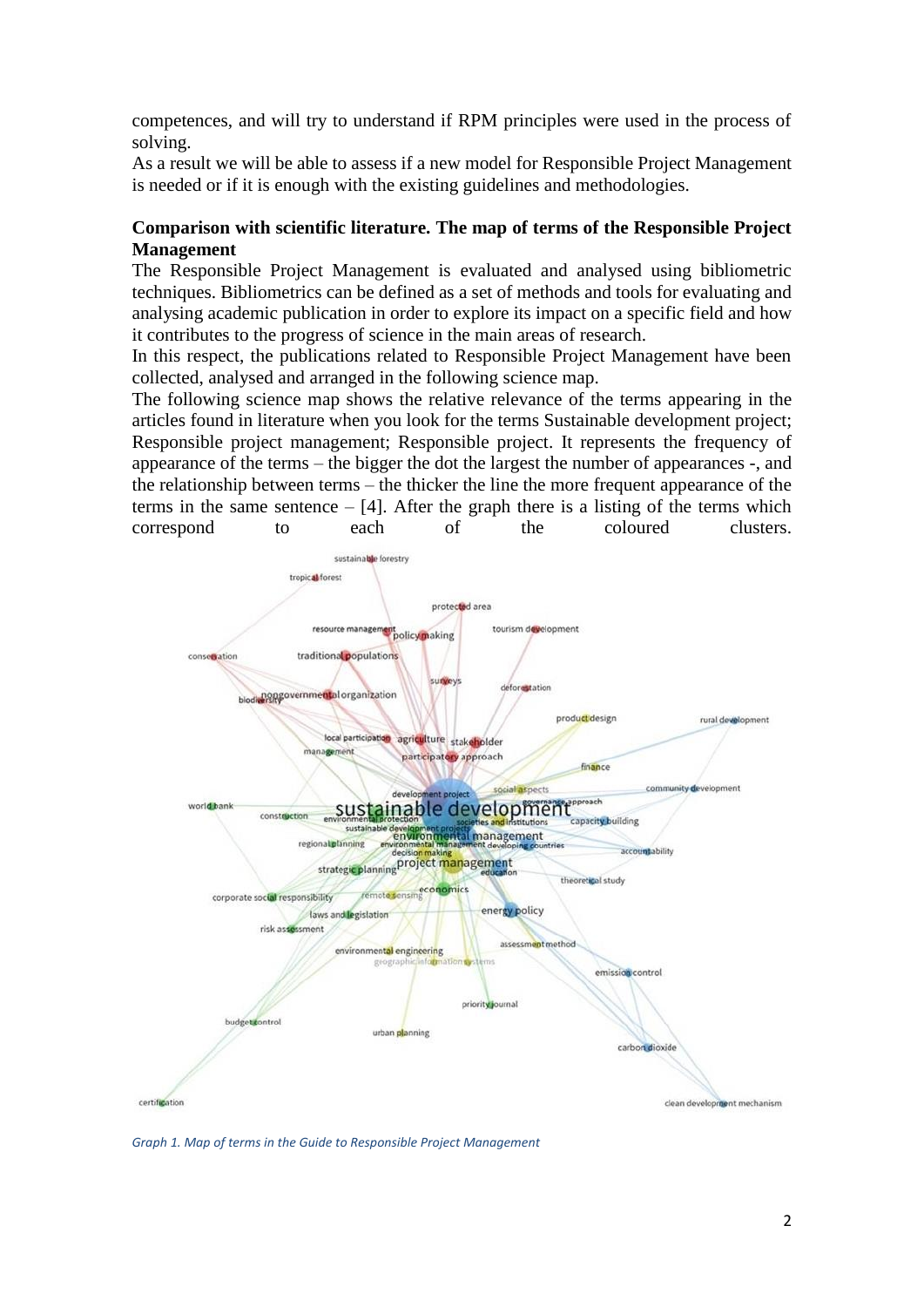*Table 1. Identification of terms within clusters in the Map of Terms* 

| Cluster (color<br>  total<br>themes)         | Total<br>ocurrences<br>(Total link<br>strengh) | Themes                                                                                                                                                                                                                                                                                                                                                                                                                                                                                                       |
|----------------------------------------------|------------------------------------------------|--------------------------------------------------------------------------------------------------------------------------------------------------------------------------------------------------------------------------------------------------------------------------------------------------------------------------------------------------------------------------------------------------------------------------------------------------------------------------------------------------------------|
| Sustainable<br>Development<br>(blue $  13$ ) | 200                                            | accountability $(3   11)$ , capacity building $(5   13)$ , carbon<br>dioxide (4   8), clean development mechanism $(3   5)$ ,<br>community development $(3   8)$ , developing countries (11  <br>31), education (13   29), energy policy (11   35), environmental<br>management (17   52), governance approach (4   19), rural<br>development (3   5), sustainable development (120   275),<br>theoretical study $(3   11)$                                                                                  |
| Environmental<br>Protection<br>(Green   15)  | 86                                             | budget control $(3   7)$ , certification $(3   3)$ , construction $(3   9)$ ,<br>corporate social responsibility $(5   11)$ , economics $(10   34)$ ,<br>environmental impact (11   42), environmental protection (13<br>  40), laws and legislation (4   15), management (3   13),<br>priority journal (3   8), regional planning (3   12), risk<br>assessment (4   10), strategic planning (7   20), sustainable<br>development projects (10   37), world bank (4   7)                                     |
| Development<br>Project (red  <br>17)         | 101                                            | agriculture (7   27), biodiversity (3   11), conservation (3   8),<br>deforestation (3 $\mid$ 10), development project (26 $\mid$ 95), local<br>participation (4   17), nongovernmental organization (6   17),<br>participatory approach (8   25), policy making (6   18),<br>protected area (4   12), resource management (4   14),<br>stakeholder (7   25), surveys (4   12), sustainable forestry (3  <br>9), tourism development (4   9), traditional populations (6  <br>15), tropical forest $(3   9)$ |
| Project<br>Management<br>(yellow $\vert$ 14) | 104                                            | assessment method $(3   10)$ , decision making $(12   43)$ ,<br>emission control (4   13), environmental engineering (4   18),<br>finance (4 $\mid$ 11), geographic information systems (3 $\mid$ 16),<br>planning (22   69), problem solving (3   15), product design (5<br>$\vert$ 9), project management (22 $\vert$ 76), remote sensing (5 $\vert$ 19),<br>social aspects $(5 \mid 21)$ , societies and institutions $(9 \mid 39)$ , urban<br>planning $(3   9)$                                         |

None of the principles defined in The Guide to Responsible Project Management appear in the graph: Purpose, Awareness, Curiosity, Uncertainty, Anticipation, Creativity, Stewardship, and Balance. Although some of them could be embedded in some of those appearing.

**Comparison with the practitioner environment. Competences of Project Managers**

What are the competencies that a Responsible Project Manager should master? There are 29 competences identified by the Individual Competence Baseline (ICB) [5] for Project, Programme and Portfolio Management of IPMA, grouped into three areas: People, Practice and Perspective.

*Table 2. List of Competences identified in the Individual Competence Guidelines ICB 4, by IPMA*

| <b>Perspective</b> |            |     | <b>Practice</b> |
|--------------------|------------|-----|-----------------|
| Strategy           |            |     | Design          |
| Governance,        | structures | and | Requirer        |
| processes          |            |     | benefits        |

| <b>Practice</b>           |            |     |
|---------------------------|------------|-----|
| Design                    |            |     |
| Requirements,<br>benefits | objectives | and |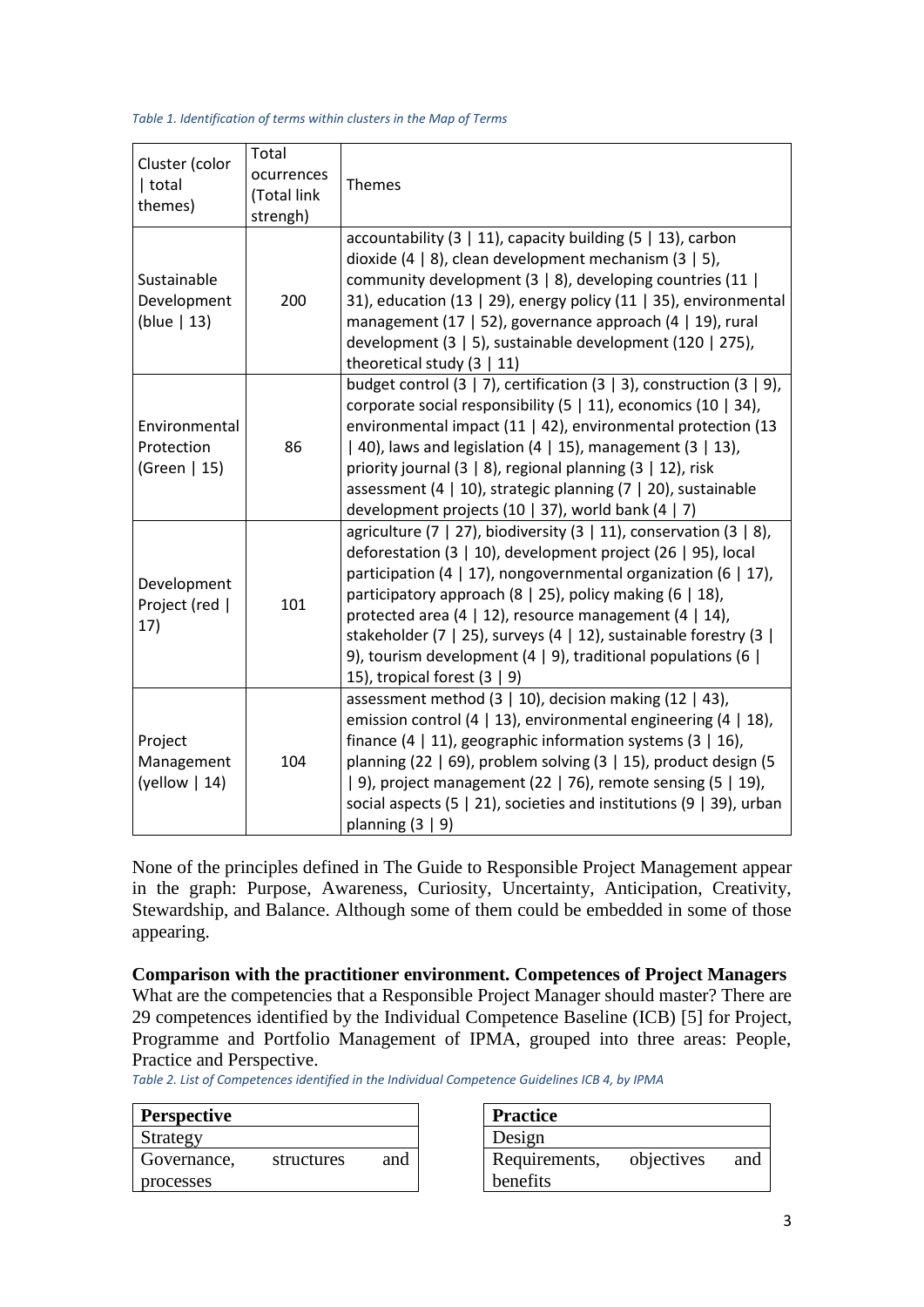| Compliance,<br>standards | and |                              |
|--------------------------|-----|------------------------------|
| regulations              |     | Scope                        |
| Power and interests      |     | Time                         |
| Strategy                 |     | Organisation and information |
| Culture and value        |     | Quality                      |
|                          |     |                              |

| <b>People</b>                      | Resources                   |
|------------------------------------|-----------------------------|
| Self-reflection<br>self-<br>and    |                             |
| management                         | Procurement and partnership |
| Personal integrity and reliability | Plan and control            |
| Personal communication             | Risk and opportunities      |
| Relations and engagement           | Stakeholders                |
| Leadership                         | Change and transformation   |
| Teamwork                           | Select and balance          |
| Conflict and crisis                |                             |
| Resourcefulness                    |                             |
| Negotiation                        |                             |
| <b>Result Orientation</b>          |                             |

| Scope                        |
|------------------------------|
| Time                         |
| Organisation and information |
| Quality                      |
| Finance                      |
| Resources                    |
|                              |
| Procurement and partnership  |
| Plan and control             |
| Risk and opportunities       |
| <b>Stakeholders</b>          |
| Change and transformation    |
| Select and balance           |
|                              |

In table 3 we map the eight principles (Purpose, Awareness, Curiosity, Uncertainty, Anticipation, Creativity, Stewardship, Balance) of Responsible Project Management with the 29 IPMA described competencies.

*Table 3. Map of ICB 4 competences and GRPM principles. Source: The authors*

|                                       | Purpose      | Awareness    | Curiosity | Uncertainty  | Anticipation | Creativity | Stewardship | Balance |
|---------------------------------------|--------------|--------------|-----------|--------------|--------------|------------|-------------|---------|
| Strategy                              | X            |              | X         | X            |              |            | х           | X       |
| Governance, structures and processes  |              |              |           |              |              |            | X           | X       |
| Compliance, standards and regulations |              | X            |           |              |              |            | X           | X       |
| Power and interests                   | X            |              |           | $\mathsf{x}$ | X            |            | X           | X       |
| Culture and value                     |              |              | X         |              |              |            | X           | X       |
| Self-reflection and self-management   |              |              |           |              |              | X          |             |         |
| Personal integrity and reliability    | X            |              |           |              |              |            |             | X       |
| Personal communication                |              |              | X         |              |              |            |             |         |
| Relations and engagement              |              |              | X         |              |              |            |             | X       |
| Leadership                            |              | X            |           |              |              | X          |             | X       |
| Teamwork                              |              | X            |           |              |              |            |             | X       |
| Conflict and crisis                   |              | $\mathsf{x}$ |           |              |              | X          | X           |         |
| Resourcefulness                       | $\mathsf{x}$ |              |           |              |              |            |             |         |
| Negotiation                           | X            |              |           |              |              |            | X           |         |
| <b>Result Orientation</b>             | X            |              |           |              | X            |            |             |         |
| Design                                |              |              |           | X            |              | X          |             |         |
| Requirements, objectives and benefits | X            | X            |           |              |              |            |             | X       |
| Scope                                 | $\mathsf{x}$ |              |           | X            |              |            |             |         |
| Time                                  |              |              |           | X            |              |            |             |         |
| Organisation and information          |              |              | X         | X            |              |            |             | X       |
| Quality                               | $\mathsf{x}$ |              |           |              |              |            |             |         |
| Finance                               |              | X            |           |              | X            |            |             |         |
| Resources                             |              | X            |           |              | x            |            | X           |         |
| Procurement and partnership           |              | X            |           |              | X            |            | X           |         |
| Plan and control                      |              |              |           | X            | X            |            |             | X       |
| Risk and opportunities                |              | X            | X         | X            | X            | X          |             |         |
| Stakeholders                          |              | $\mathsf{x}$ |           |              | X            |            | X           |         |
| Change and transformation             | X            | X            |           |              |              |            |             |         |
| Select and balance                    | $\mathsf{x}$ |              |           |              | X            |            |             | X       |

The table shows that most of the IPMA competences may be mapped to at least one of the RPM principles. As it might be expected some of the principles may be linked to various competences, and this is more so for those under the Perspective domain.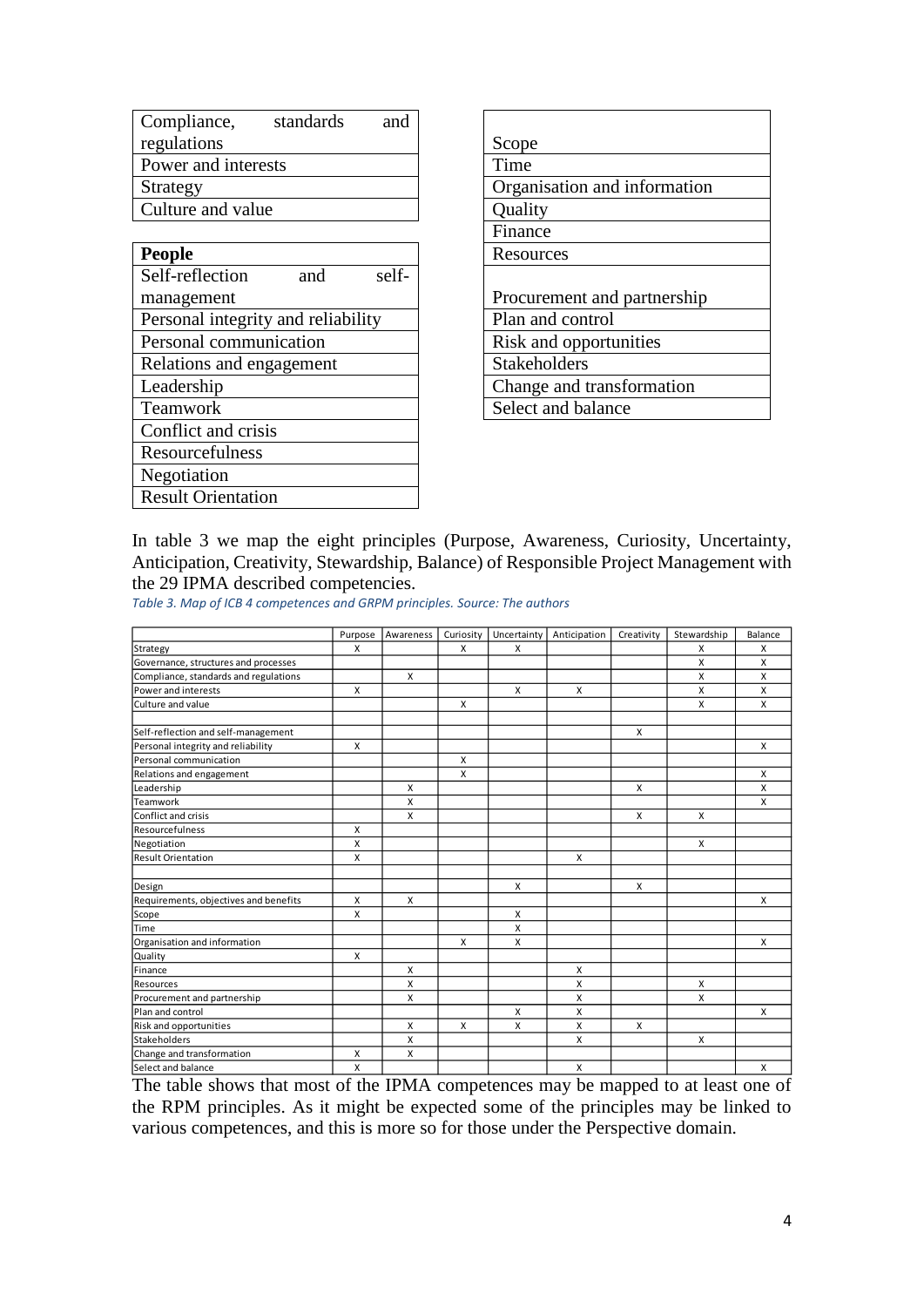It is to be expected that the evolution towards Responsible Management will require the mastery of new competencies. In the RPM Guide, they identify the following ten competences that the Project Manager will need:

Knowledge of sustainability Recognising uncertainty Ability to embrace and lead change Assess project against the 17 SDGs\* Awareness of values & beliefs Map decisions against the 17  $SDGs^*$ Facilitators Ability to work in an ambiguous environment Reflectiveness Willingness to understand other cultures & beliefs

*Table 4. Competences that the Responsible Project Managers will need. (Thompson & Williams, 2018)*

\**United Nations' Sustainable Development Goals*

These competences show more definition than IPMA ones, but they might be considered as subsets of these.

# **Comparison with real projects. Extracts from case studies in scientific literature**

Another way to understand the importance of a new Guide is to explore if the terms included in the guide have been or are being used by practitioners and researchers.

To do this we have looked for published cases related to Project Management where Crisis and conflicts exist. The search in scientific databases have produced several articles, out of which the following has been selected. The reasons for selecting it have been:

- Relatively modern case
- Appearing in a scientific journal
- Including Project Management methodologies as basis for research
- Happening in a geographical area in conflict
- Potentially usable for discussion in the Conference

# **The Case Study: Substituting illicit crops in a rural area in Colombia**

This case study was published in the article "*Illicit crops substitution and rural prosperity in armed conflict areas: A conceptual proposal based on the Working With People model in Colombia"* [6]*.* The following presentation is extracted from the article:

The armed conflict in Colombia (1960 – nowadays) has accompanied the illicit production of drugs, cocaine mainly cocaine. Traditionally, intents to solve the drug problem have been developed top down, without consultation to peasants' organisations or local communities. This case study focuses on the region of La Macarena. Between the Andean region and Orinoco-Amazonia, it is a large jungle with more than 14,000 square kilometers and approximately 100.000 inhabitants. The social base of the study consists of 2503 families affected by the historic conflict involving armed groups (FARC). This means that the coverage and quality of services such as education, health and security is well below the national average. The average rate of Unsatisfied Basic Needs (NBI) in La Macarena region is 73.77%, compared with a national average of 36.6%.

#### The Working with People model

The methodological framework applied is based on the Working with People (WWP) model (Cazorla et al., 2013), which is the result of 25 years of experience in projects aimed at improving the prosperity of rural zones in the European context and in emerging countries. It also incorporates new trends and values linked to prosperity. The model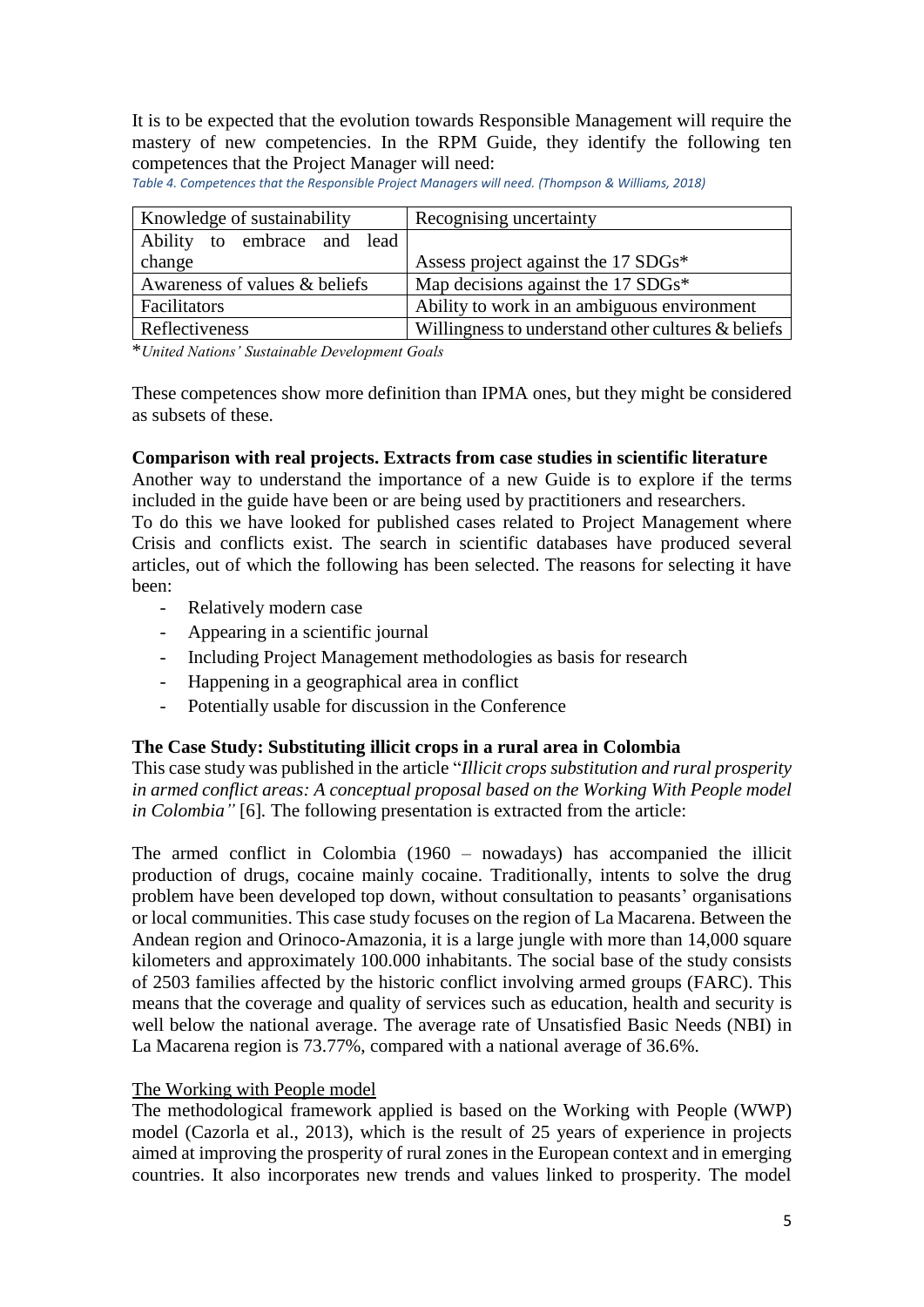incorporates social learning processes in order to analyze and develop rural prosperity in vulnerable and socially complex rural zones, shown in Fig. 1.

*Fig. 1 Rural prosperity dimensions based on WWP model*



# SOCIAL LEARNING

Working With People model is the result of the experience gained in the development of projects in rural areas of Europe, with the goal to improve the prosperity of their inhabitants. The model shows four dimensions:

- $\checkmark$  Technical entrepreneurial: differentiating quality products and services. It is conformed by companies that generate goods and services.
- $\checkmark$  Political-Contextual: communities prioritize the projects in their context. It is conformed by political organisations and public administration.
- $\checkmark$  Ethical-Social: behaviours, attitudes and values of the involved persons who form the civil society and NGOs.
- $\checkmark$  Social Learning: the dimension that integrates the other three

The three first dimensions are directly related to the three competence domains of the Individual Competence Guidelines of IPMA: Practice, Perspective and People.

#### Phases of the project

The first phase involved territorial delimitation of the illicit crop eradication zone, identifying the rural district groups (Núcleos veredales) as a joint agreement with the population, municipal and military authorities.

During the second phase, the Transition Plan was created. The Plan's strategic points included aspects relating to food security for families, production projects, technical and social support, improving social infrastructure and support for young people and women. During this phase, agreements were made through the numerous district meetings in local communities as well as workshops, in order to identify, prioritize and co-create projects. The third phase involved the presentation, negotiation and signing of the Transition Plan. In order to do this, representatives from the rural district groups (Núcleos veredales), along with the technical team, presented the Transition Plan and its projects to the inhabitants and municipal governments. During this negotiation phase, the main purpose was to create public-private associations in order to implement alternative development projects, thus marking the beginning of a new collaborative relationship based on mutual trust (Naoum, 2003)."… we have to join forces and create alliances in order to finance government projects" (Community leader).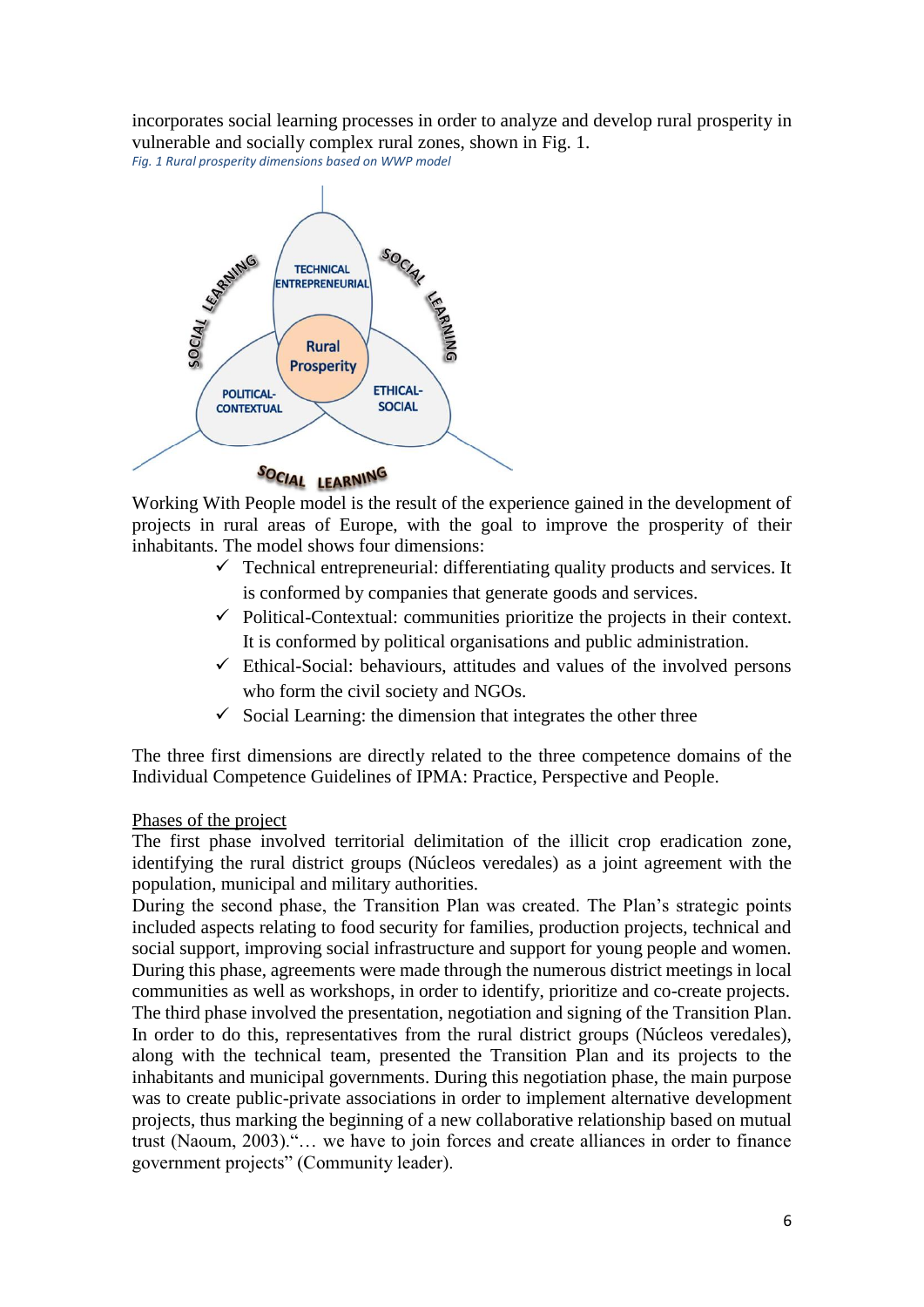In the last phase, the government team's work was limited to technical consultation with the promoters. They removed themselves from the decision making process in order to ensure proper ownership of projects among the inhabitants and families. This bottom-up approach avoids a dependency on the government, enabling the families and rural population to take ownership for decisions.

Some of the projects implemented in the project under analysis were: *Table 5. Examples of projects developed in the region*

| <b>Economic Development Projects</b>     |                   | <b>Social Development</b>            |  |  |
|------------------------------------------|-------------------|--------------------------------------|--|--|
| Access to commercialization channels for |                   | Improve long-term infrastructure and |  |  |
| milk                                     | education centers |                                      |  |  |
| Microcredit for production organizations |                   | Improve infrastructure in 6 Health   |  |  |
|                                          |                   |                                      |  |  |

Business plans for entrepreneurship

| <b>Infrastructure &amp; Connectivity</b> |
|------------------------------------------|
| Bridge construction projects             |
| Electrical connection in the rural areas |

|                        | <b>Social Development</b>            |  |  |  |  |
|------------------------|--------------------------------------|--|--|--|--|
|                        | Improve long-term infrastructure and |  |  |  |  |
| education centers      |                                      |  |  |  |  |
|                        | Improve infrastructure in 6 Health   |  |  |  |  |
| Centers                |                                      |  |  |  |  |
|                        |                                      |  |  |  |  |
| <b>Good Governance</b> |                                      |  |  |  |  |
|                        |                                      |  |  |  |  |

**Implementation of the Victims Law** Legal defense for municipalities

**Land Governance** Unit for returning land in Meta

In the conclusive part of the article, the authors presented the research questions to be considered. These have been compared to the eight principles of RPM in the following table: Research questions have been literally copied from the article, and the corresponding Principle has been identified in a dedicated workshop by two local experts. In those cases where there has not been a direct relationship additional terms (potential new Principles) have been identified.

*Table 6 Relationship between research questions identified in the Case Study and the GRPM. Political-contextual dimension*

| Related to the political-contextual dimension of the alternative<br>development programs.                                                                                                                                                                                                                              | <b>Principle for</b><br>Responsible<br>Project<br>Management |
|------------------------------------------------------------------------------------------------------------------------------------------------------------------------------------------------------------------------------------------------------------------------------------------------------------------------|--------------------------------------------------------------|
| The creation of prosperity in the affected communities is only<br>possible if the alternative development programs include a<br>baseline aimed at restoring security and rule of law, as a<br>cornerstone of governance and sustainable development.                                                                   | Purpose                                                      |
| Unfortunately, most national and international development<br>agencies assume that there is one approach (their existing policy)<br>which is the best and they miss the essential first stage, not asking<br>the question: what type of intervention approach is best suited to<br>this type of issue in this context? | Curiosity                                                    |
| The territorial-based approach of the models involves recognition<br>and consideration of the economic, cultural and social needs,<br>characteristics and peculiarities of territories and communities,<br>thereby guaranteeing socio-environmental sustainability.                                                    | Awareness                                                    |
| Furthermore, it involves the active participation of all citizens and<br>sectors of society for implementing the various projects<br>comprehensively and in a coordinated way.                                                                                                                                         | Stewardship                                                  |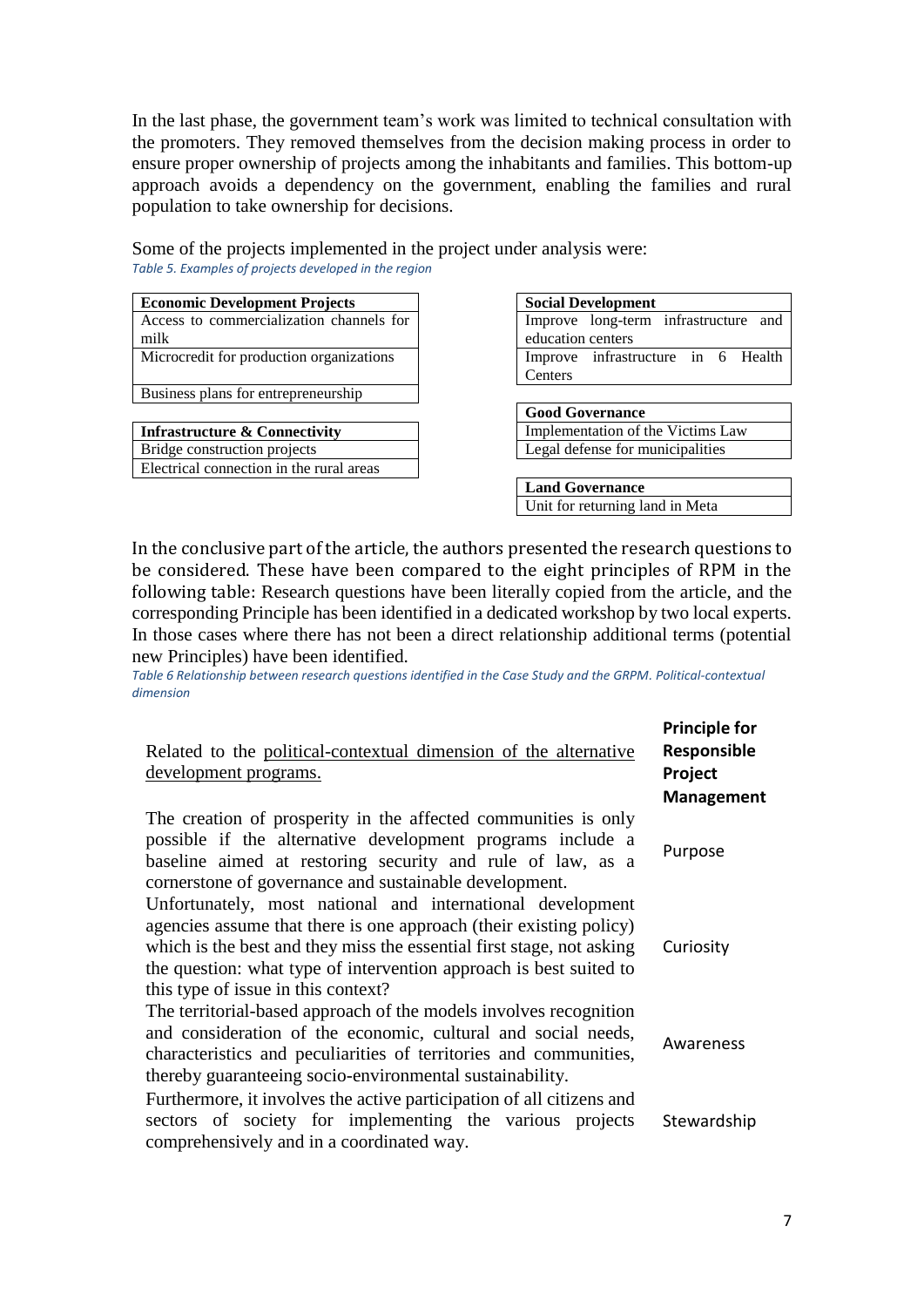| Under this conceptual framework, rural prosperity is understood<br>to be a concept, which includes multiple social, environmental and<br>economic dimensions.                                                                                                                                                                                                                                                                                        | <b>Balance</b> |
|------------------------------------------------------------------------------------------------------------------------------------------------------------------------------------------------------------------------------------------------------------------------------------------------------------------------------------------------------------------------------------------------------------------------------------------------------|----------------|
| models must include efficient mechanisms for conciliation and<br>conflict resolution concerning land use and possession, aimed at<br>guaranteeing effective protection of rural property rights;<br>resolving conflicts concerning rights of land possession and use;<br>and, in general, promoting the legalisation of rural property,<br>including traditional mechanisms and participative intervention by<br>communities in conflict resolution. | <b>Balance</b> |
| consultation and participation are essential to contribute to<br>responsible governance of tenure of land, taking into consideration<br>existing power imbalances between different parties.                                                                                                                                                                                                                                                         | Purpose        |
| decades of conflict have led to deep mistrust within society,<br>especially in the territories most affected by the conflicts.                                                                                                                                                                                                                                                                                                                       | Awareness      |

*Table 7. Relationship between research questions identified in the Case Study and the GRPM. Ethical-social dimension*

|                                                                                                                                                                                                                                                                                                                                                       | <b>Principle</b><br>Responsible | for |
|-------------------------------------------------------------------------------------------------------------------------------------------------------------------------------------------------------------------------------------------------------------------------------------------------------------------------------------------------------|---------------------------------|-----|
| Related to the ethical-social dimension,                                                                                                                                                                                                                                                                                                              | Project                         |     |
|                                                                                                                                                                                                                                                                                                                                                       | <b>Management</b>               |     |
| These changes lay the foundations for the producers and families<br>being able to work together with public leaders in order to move a<br>step closer to substituting illicit crops and achieving prosperity in<br>the communities.                                                                                                                   | Purpose                         |     |
| The change in behavior and creation of values based on trust is a<br>complex and lengthy process which requires long-term actions<br>coupled with strategies aimed at breaking up illegal and violent<br>organizations throughout the drug trafficking chain.                                                                                         | Uncertainty                     |     |
| Through working with people, the participation of and dialogue<br>between the various sectors of society will contribute to building a<br>climate of trust and promoting a culture of tolerance, respect and<br>peaceful coexistence in general.                                                                                                      | Participation                   |     |
| Is not an easy task but requires the perseverance and credibility of<br>political actors, from this ethical dimension. This trust between<br>people contributes to greater social inclusion, territorial integration<br>and to strengthening prosperity and democracy, ensuring that social<br>conflicts can be resolved through working with people. | Stewardship                     |     |
| Participation by society in the peacebuilding process is essential and<br>in particular, its involvement in the planning, execution and<br>monitoring of territorial-based plans and programs – which is also<br>a guarantee of transparency.                                                                                                         | <b>Transparency</b>             |     |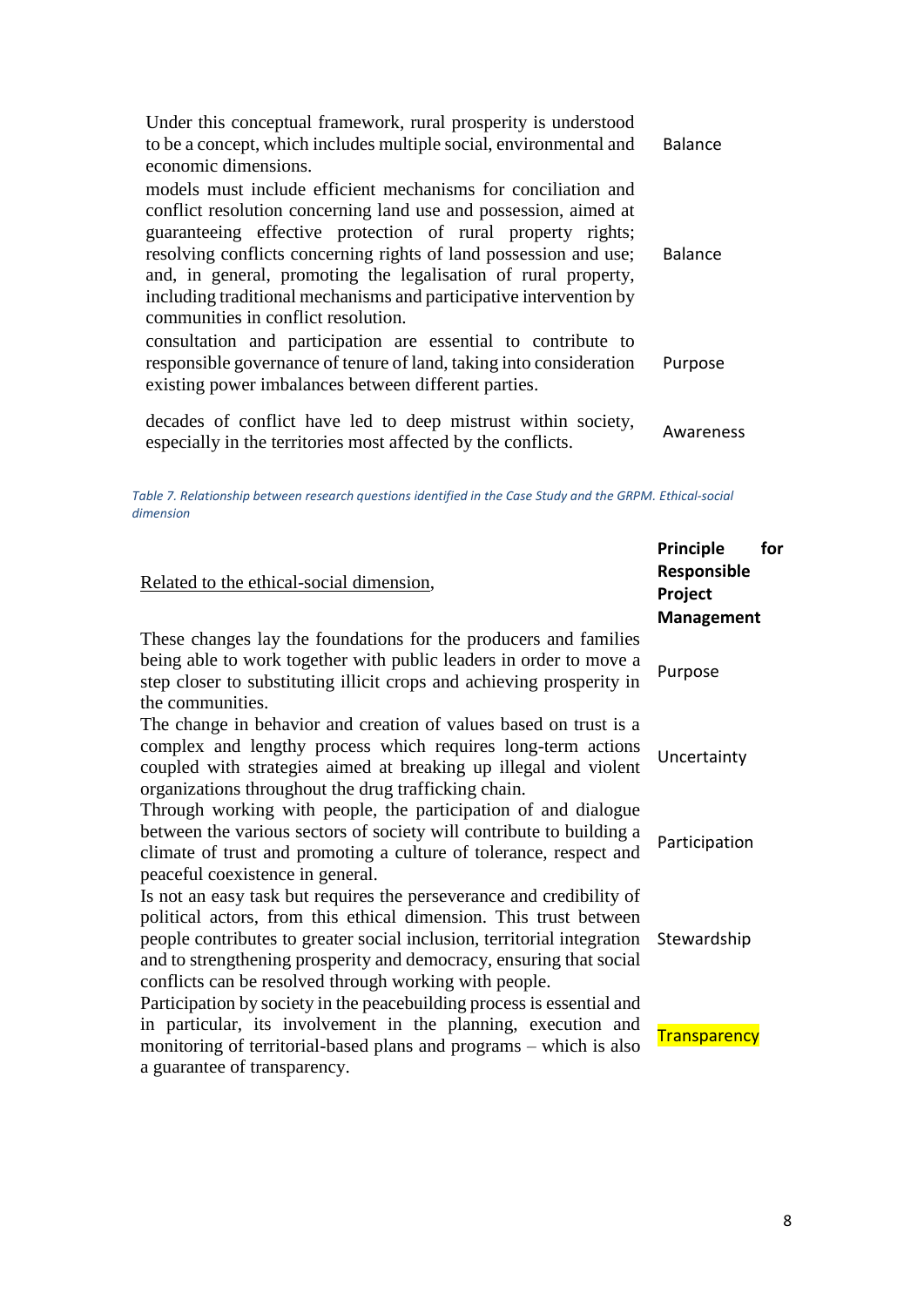*Table 8. Relationship between research questions identified in the Case Study and the GRPM. Technicalenterpreneurial dimension*

| Related to the technical-entrepreneurial dimension.                                                                                                                                                                                                                                                                                                                                                                                                                                             | Principle<br>for<br>Responsible<br>Project<br><b>Management</b> |
|-------------------------------------------------------------------------------------------------------------------------------------------------------------------------------------------------------------------------------------------------------------------------------------------------------------------------------------------------------------------------------------------------------------------------------------------------------------------------------------------------|-----------------------------------------------------------------|
| how to implemented alternative projects that generate economic<br>development, responding in an effective, opportune and timely<br>manner in order to form<br>strong associations<br>(producer<br>organizations).                                                                                                                                                                                                                                                                               | Creativity                                                      |
| Alternative production initiatives (instead of illicit crops) should<br>provide a source of income for families, creating employment<br>opportunities for farmers and the rural population.                                                                                                                                                                                                                                                                                                     | Purpose                                                         |
| From WWP process approach is conceiving innovation as a process<br>of social learning that includes an open and interactive process with<br>an important social dimension, which means a constant adaptation<br>of the forms of knowledge and learning to the market and<br>technological conditions constantly changing.                                                                                                                                                                       | Adaptation                                                      |
| Innovation is seen not just in terms of technology and efficiency,<br>but also, in new products, new business models as well as in social,<br>organizational, institutional innovation, and how farmers are<br>actively exploring alternatives in production methods and resource<br>uses in order to maintain their livelihoods.                                                                                                                                                               | Creativity                                                      |
| the government's local resources and international support could be<br>require to jointly co-finance the projects, with bottom-up approach<br>and seeking a balance between the different dimensions of rural<br>prosperity.                                                                                                                                                                                                                                                                    | <b>Balance</b>                                                  |
| Finally, the alternative development models and substituting illicit<br>crops in conflict areas must continually search provide the planning<br>process with an integrating element which guarantees social<br>learning spaces amongst different sub-systems, which means they<br>can learn from the real drivers of change: the population affected by<br>the legal economy linked to the production of illegal crops.<br>Peace building and consolidation, within the context of the solution | Curiosity                                                       |
| of the conflicts, require the extension of democracy to incorporate<br>new social actors on the political scene, thereby enriching debate<br>and thus consolidating pluralism and the representation of society's<br>diverse visions and interests.                                                                                                                                                                                                                                             | Participation                                                   |
| These participatory and democratic processes improve people's<br>skills and competences, incorporating ethics and values as<br>fundamental elements for being able to work in teams, creating<br>conditions of well-being and quality of life for the rural population,<br>contribute to the eradication of poverty, promote equality and<br>ensure full enjoyment of the rights of citizenship.                                                                                                | Participation                                                   |

It seems that "Transparency" and "Participation" are concepts repeated in several research questions and which do not have a mirror principle in the GRPM.

# **Conclusions**